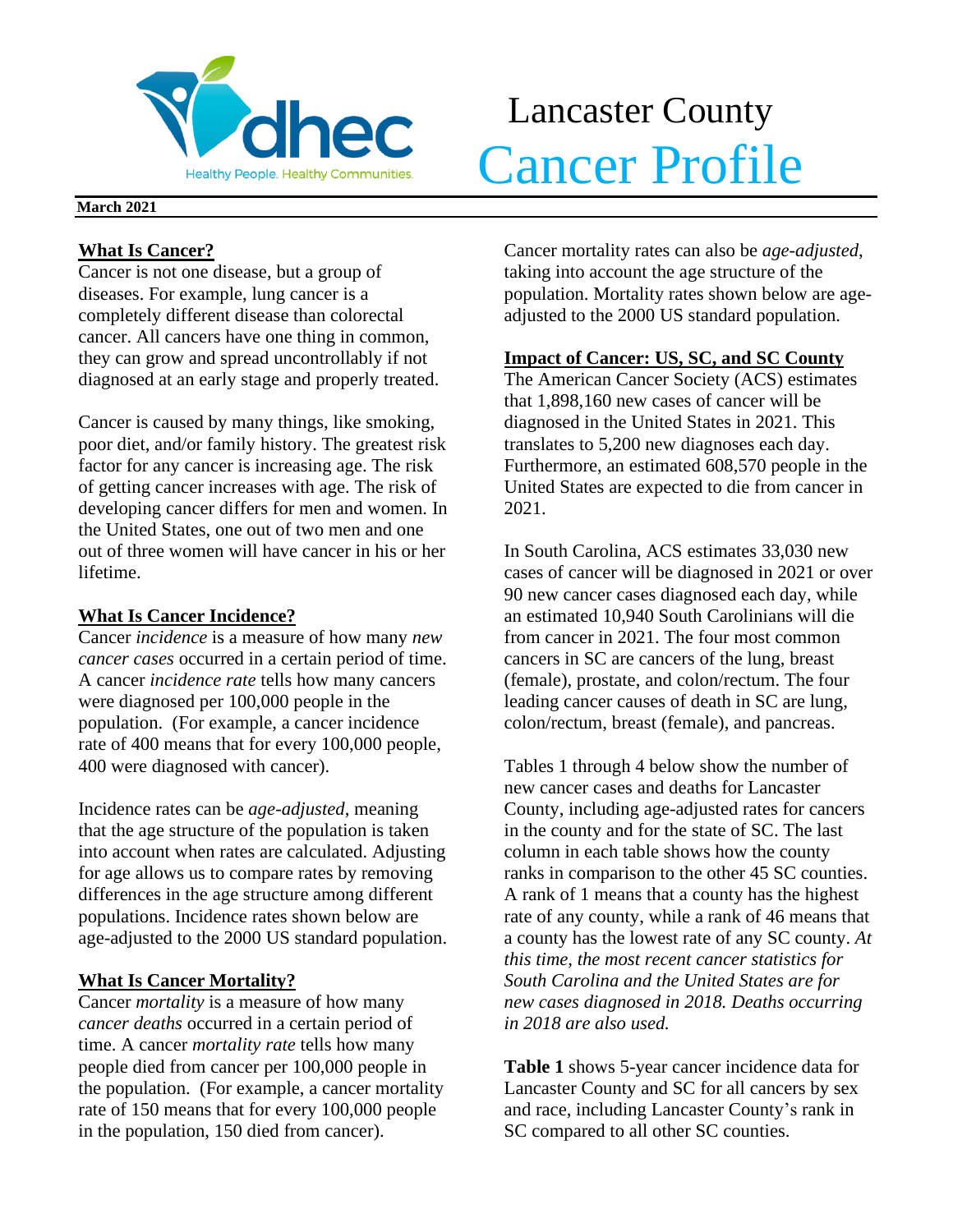| Table 1. Cancer Incidence by Sex and Race, |
|--------------------------------------------|
| 2014-2018, Lancaster County and South      |
| Carolina <sup>*</sup>                      |

|        | SС     | <b>Lancaster County</b> |           |           |
|--------|--------|-------------------------|-----------|-----------|
|        | 5-year | 5-year                  | new       | <b>SC</b> |
|        | rate   | rate                    | $cases^*$ | rank      |
| all    | 450    | 454                     | 565       | 23        |
| male   | 503    | 518                     | 302       | 21        |
| female | 411    | 405                     | 263       | 27        |
| white  | 452    | 454                     | 461       | 25        |
| black  | 441    | 437                     | 92        | 28        |

\***Counts are annual averages based on 5 years of data.** 5-year rates are per 100,000 age-adjusted to the 2000 US standard population. Statistics do not include *in situ* cancers, except for bladder. Source: SC Central Cancer Registry. ~ Statistic could not be calculated (small counts).

**Table 2** shows 5-year cancer mortality data for Lancaster County and SC for all cancers by sex and race, including Lancaster County's rank in SC compared to all other SC counties.

Table 2. Cancer Mortality by Sex and Race, 2014- 2018, Lancaster County and South Carolina\*

|        | <b>SC</b> | <b>Lancaster County</b> |         |           |
|--------|-----------|-------------------------|---------|-----------|
|        | 5-year    | 5-year                  | lives   | <b>SC</b> |
|        | rate      | rate                    | $lost*$ | rank      |
| all    | 165       | 160                     | 198     | 37        |
| male   | 203       | 195                     | 110     | 36        |
| female | 137       | 133                     | 89      | 37        |
| white  | 160       | 152                     | 156     | 38        |
| black  | 185       | 209                     | 40      | 9         |

\***Counts are annual averages based on 5 years of data.** 5-year rates are per 100,000 age-adjusted to the 2000 US standard population. Sources: SC Central Cancer Registry and SC Vital Records. ~ Statistic could not be calculated (small counts).

**Table 3** shows 5-year cancer incidence data for Lancaster County and SC for selected cancers, including Lancaster County's rank in SC compared to all other SC counties.

| Table 3. Cancer Incidence for Selected Cancers, |
|-------------------------------------------------|
| 2014-2018, Lancaster County and South Carolina* |

|                 | SC     | <b>Lancaster County</b> |          |      |  |
|-----------------|--------|-------------------------|----------|------|--|
| cancer          | 5-year | 5-year                  | new      | SС   |  |
|                 | rate   | rate                    | $cases*$ | rank |  |
| breast          |        |                         |          |      |  |
| (female)        | 130    | 140                     | 90       | 7    |  |
| prostate        | 113    | 108                     | 69       | 26   |  |
| (male)          |        |                         |          |      |  |
| $l$ ung/        |        |                         |          |      |  |
| bronchus        | 63     | 65                      | 85       | 31   |  |
| $\text{colon}/$ |        |                         |          |      |  |
| rectum          | 38     | 38                      | 46       | 31   |  |
| pancreas        | 14     | 15                      | 18       | 19   |  |

\***Counts are annual averages based on 5 years of data.** 5-year rates are per 100,000 age-adjusted to the 2000 US standard population. Statistics do not include *in situ* cancers, except for bladder. Source: SC Central Cancer Registry. ~ Statistic could not be calculated (small counts).

**Table 4** shows 5-year cancer mortality data for Lancaster County and SC for selected cancers, including Lancaster County's rank in SC compared to all other SC counties.

| Table 4. Cancer Mortality for Selected Cancers, |
|-------------------------------------------------|
| 2014-2018, Lancaster County and South Carolina* |

|                 | <b>SC</b> | <b>Lancaster County</b> |         |      |
|-----------------|-----------|-------------------------|---------|------|
|                 | 5-year    | 5-year                  | lives   | SС   |
| cancer          | rate      | rate                    | $lost*$ | rank |
| breast          |           |                         |         |      |
| (female)        | 22        | 21                      | 13      | 26   |
| prostate        | 22        | 16                      | 8       | 41   |
| (male)          |           |                         |         |      |
| $l$ ung/        | 43        | 44                      | 56      |      |
| bronchus        |           |                         |         | 28   |
| $\text{colon}/$ | 14        | 16                      | 19      | 23   |
| rectum          |           |                         |         |      |
| pancreas        |           | 12                      | 14      | 26   |

\***Counts are annual averages based on 5 years of data.** 5-year rates are per 100,000 age-adjusted to the 2000 US standard population. Sources: SC Central Cancer Registry and SC Vital Records. ~ Statistic could not be calculated (small counts).

**Table 5** shows the percentage of cancers diagnosed in early and late stages of disease in Lancaster County and SC. Cancers diagnosed in late stages lessen the potential for successful treatment and raise the risk of premature loss of life.